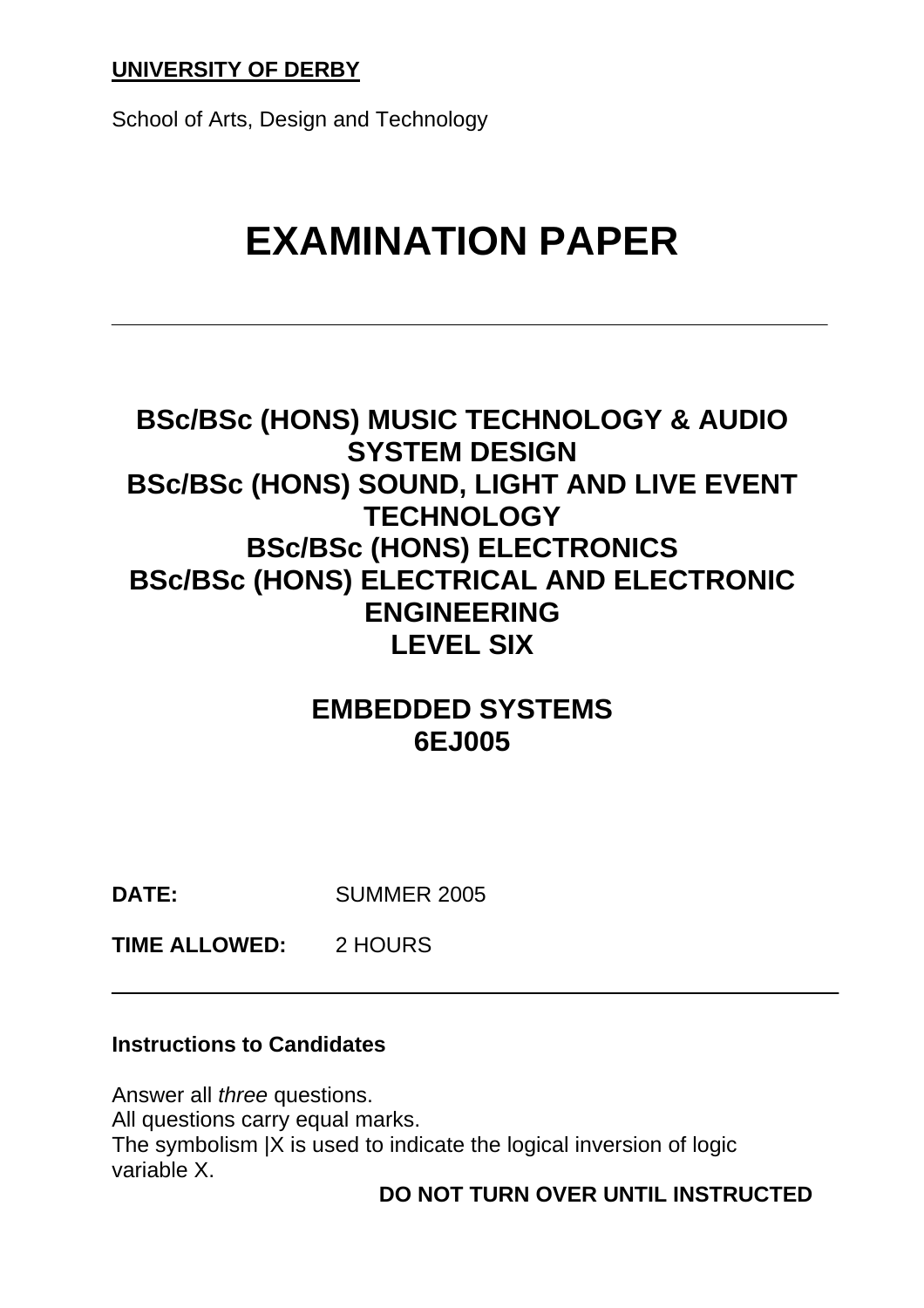**UNIVERSITY OF DERBY** Derbyshire Business School **EXAMINATION PAPER BSc/BSc (HONS) MUSIC TECHNOLOGY & AUDIO SYSTEM DESIGN BSc/BSc (HONS) SOUND, LIGHT AND LIVE EVENT TECHNOLOGY BSc/BSc (HONS) ELECTRONICS BSc/BSc (HONS) ELECTRICAL AND ELECTRONIC ENGINEERING LEVEL SIX EMBEDDED SYSTEMS 6EJ005**

1. A PIC 16F84A microcontroller is to be used to control a simple autonomous guided vehicle (AGV), whose block diagram is shown in Fig. 1. The pinout of the microcontroller is shown in Fig. 2. The AGV has two main wheels, each driven by a reversible DC motor.

Further information on actuators and sensors is as follows:

Bump Sensors: Simple single-pole single-throw electromechanical switches.

Diagnostic Light Emitting Diodes (LEDs): These require a forward current of 8mA for adequate illumination, and at this current have a forward voltage across them of 1.9V. They are to be independently controllable by the microcontroller.

Ultrasound Ranging Module: Requires a single digital pulse (TTL/CMOS compatible) to initiate, and returns a digital echo pulse.

Motor Drive Interface: An L293D "four channel driver" integrated circuit (Fig. 3) has been found suitable to interface between microcontroller and motors.

The digital input/output port pins of the microcontroller have an output resistance of 75Ω approximately.

Develop a preliminary design for this AGV, including the following:

- i) Any calculations made,
- ii) Any assumptions made, with explanations,
- iii) A clear circuit diagram, showing as much detail as possible.

**100%**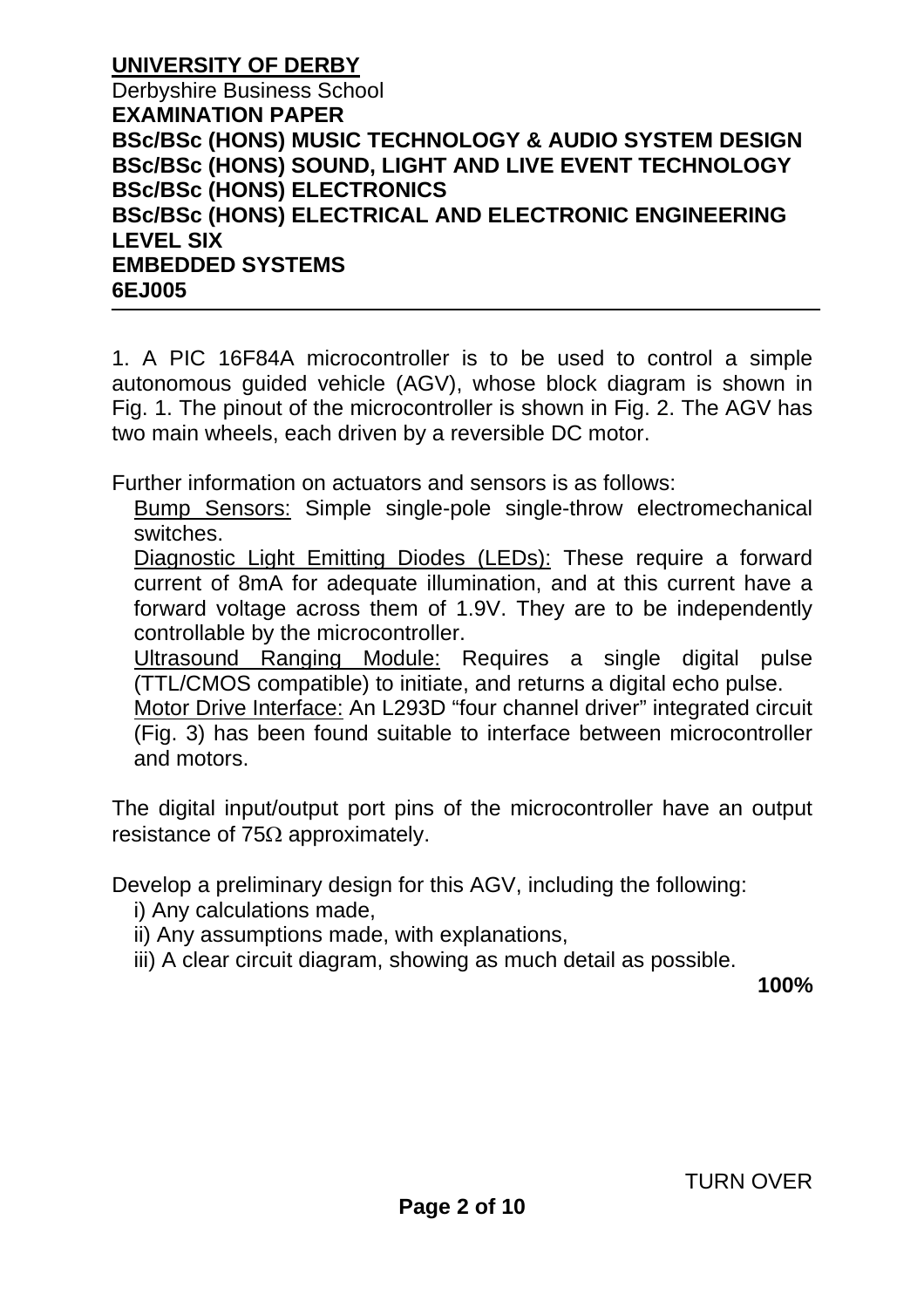Derbyshire Business School **EXAMINATION PAPER BSc/BSc (HONS) MUSIC TECHNOLOGY & AUDIO SYSTEM DESIGN BSc/BSc (HONS) SOUND, LIGHT AND LIVE EVENT TECHNOLOGY BSc/BSc (HONS) ELECTRONICS BSc/BSc (HONS) ELECTRICAL AND ELECTRONIC ENGINEERING LEVEL SIX EMBEDDED SYSTEMS 6EJ005**



\*\*also external Interrupt input

**Fig. 2**

TURN OVER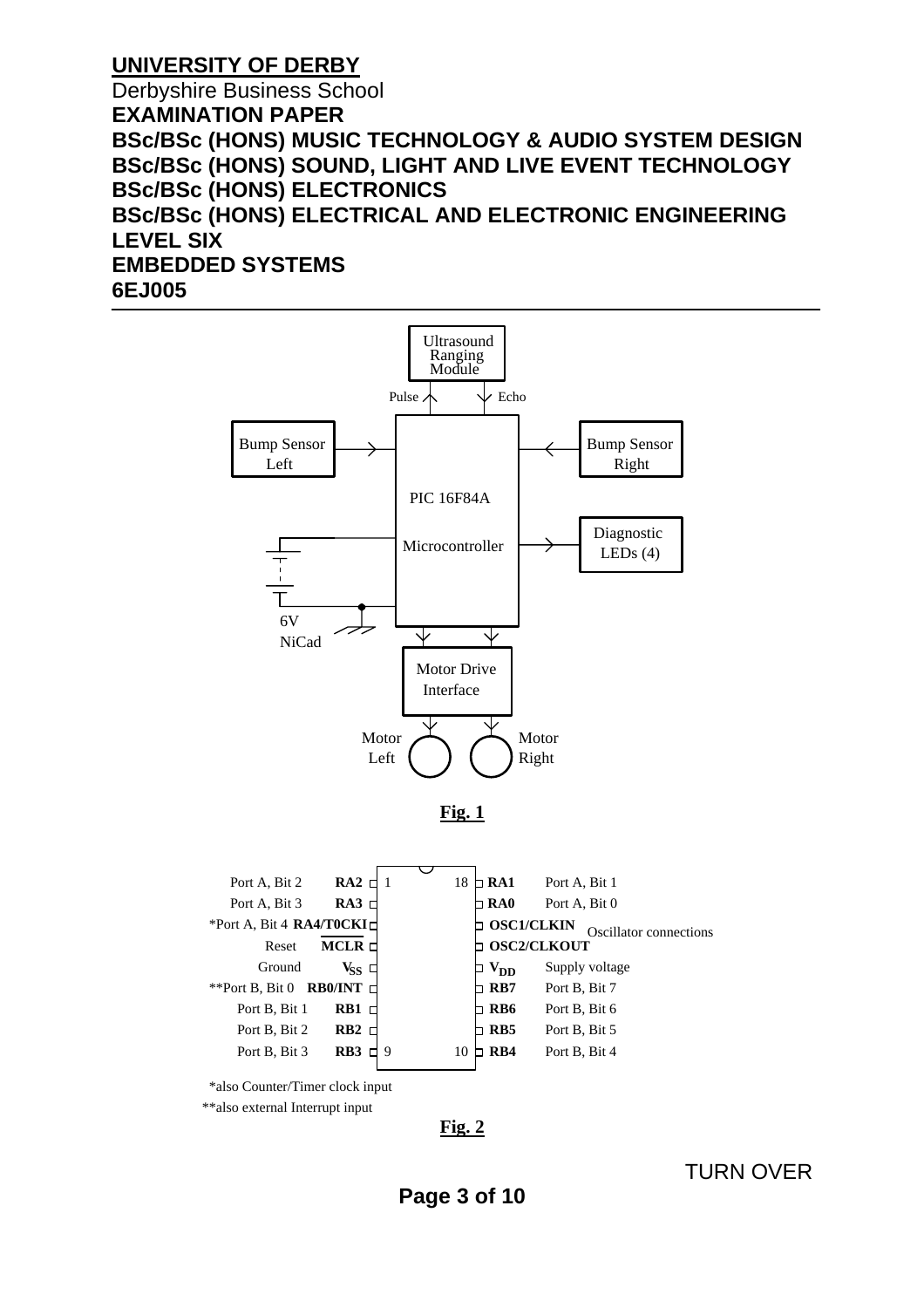Derbyshire Business School **EXAMINATION PAPER BSc/BSc (HONS) MUSIC TECHNOLOGY & AUDIO SYSTEM DESIGN BSc/BSc (HONS) SOUND, LIGHT AND LIVE EVENT TECHNOLOGY BSc/BSc (HONS) ELECTRONICS BSc/BSc (HONS) ELECTRICAL AND ELECTRONIC ENGINEERING LEVEL SIX EMBEDDED SYSTEMS 6EJ005**



Vs: Load Supply Voltage Vss: Logic Supply Voltage

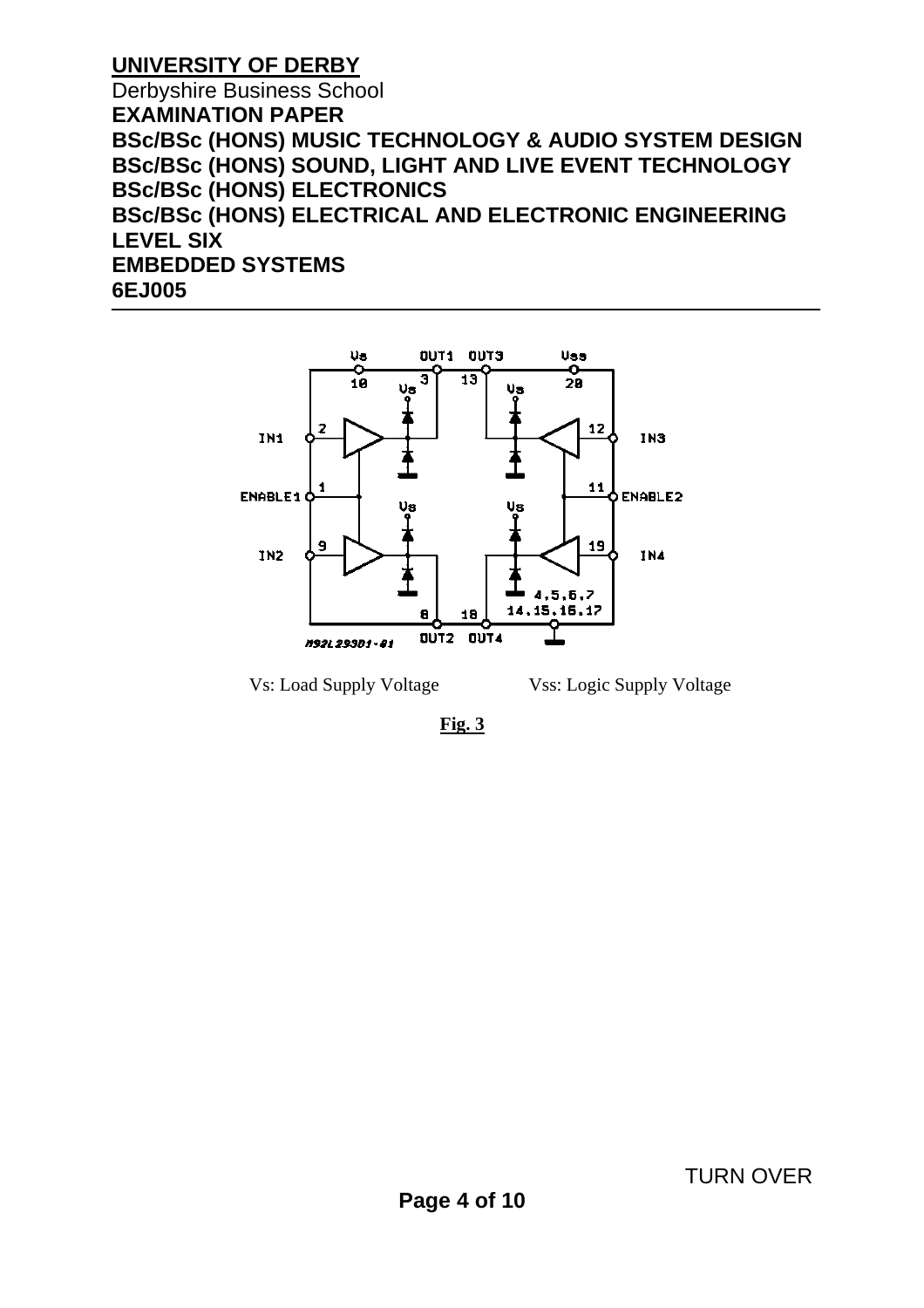#### **UNIVERSITY OF DERBY** Derbyshire Business School **EXAMINATION PAPER BSc/BSc (HONS) MUSIC TECHNOLOGY & AUDIO SYSTEM DESIGN BSc/BSc (HONS) SOUND, LIGHT AND LIVE EVENT TECHNOLOGY BSc/BSc (HONS) ELECTRONICS BSc/BSc (HONS) ELECTRICAL AND ELECTRONIC ENGINEERING LEVEL SIX EMBEDDED SYSTEMS 6EJ005**

2. The block diagram of the PIC 16F874 analogue to digital converter (ADC) is shown in Fig. 4, and the ADCON0 register which controls it in Fig. 5.

a) What is the setting of the ADCON0 register if an external voltage reference is required, input channel 2 is selected, with clock source being Fosc divided by 2, and the ADC is switched on but not running?

**20%** 

b) Why are different clock sources available for use with the ADC? **20%**

c) What are the relative advantages in using an external or an internal (VDD) reference?

**20%**

d) When using the ADC, what are the main phases of operation which need to be considered? Describe any precautions which need to be taken, and any timing considerations. **40%**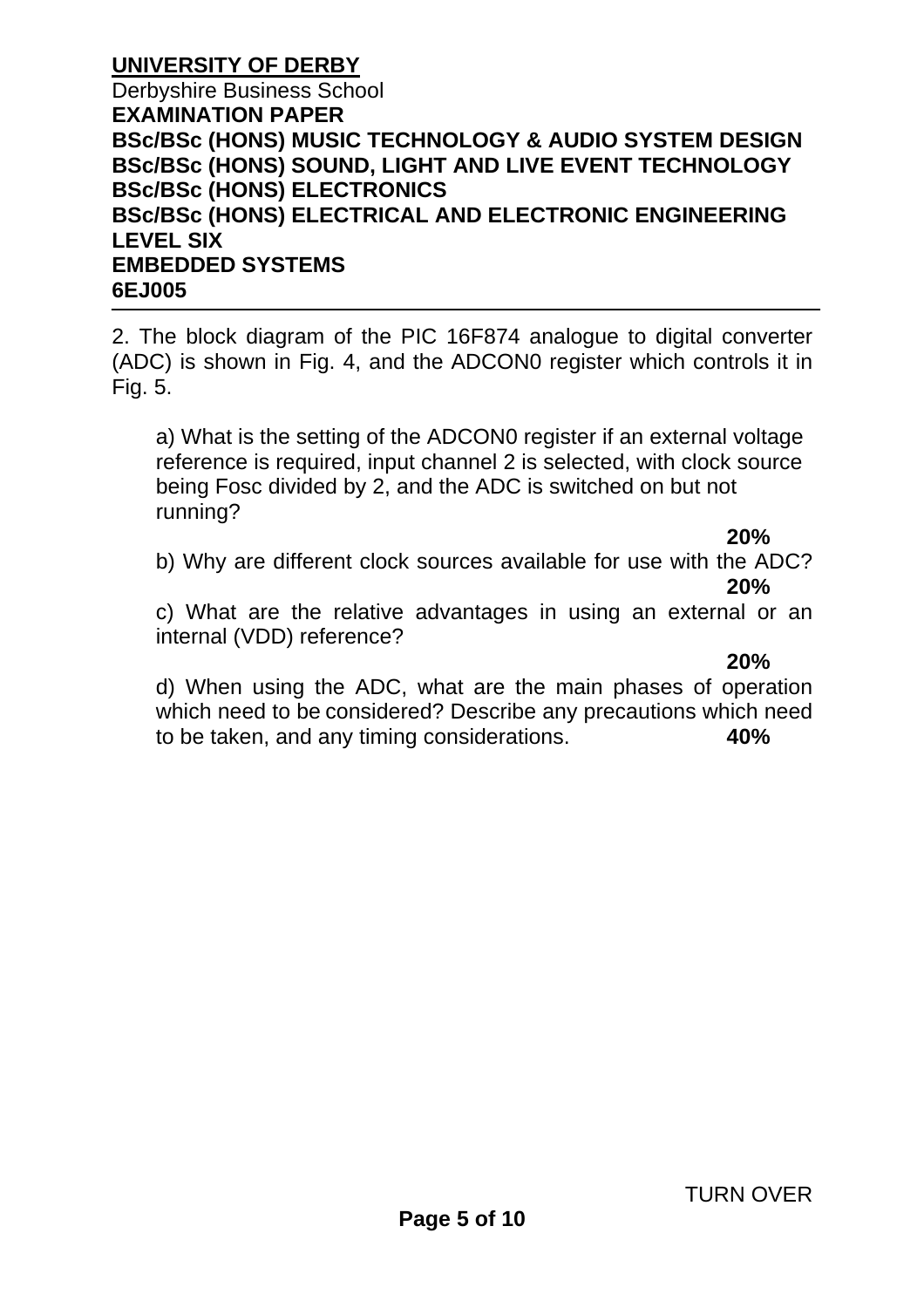Derbyshire Business School **EXAMINATION PAPER BSc/BSc (HONS) MUSIC TECHNOLOGY & AUDIO SYSTEM DESIGN BSc/BSc (HONS) SOUND, LIGHT AND LIVE EVENT TECHNOLOGY BSc/BSc (HONS) ELECTRONICS BSc/BSc (HONS) ELECTRICAL AND ELECTRONIC ENGINEERING LEVEL SIX EMBEDDED SYSTEMS 6EJ005**



**Fig. 4**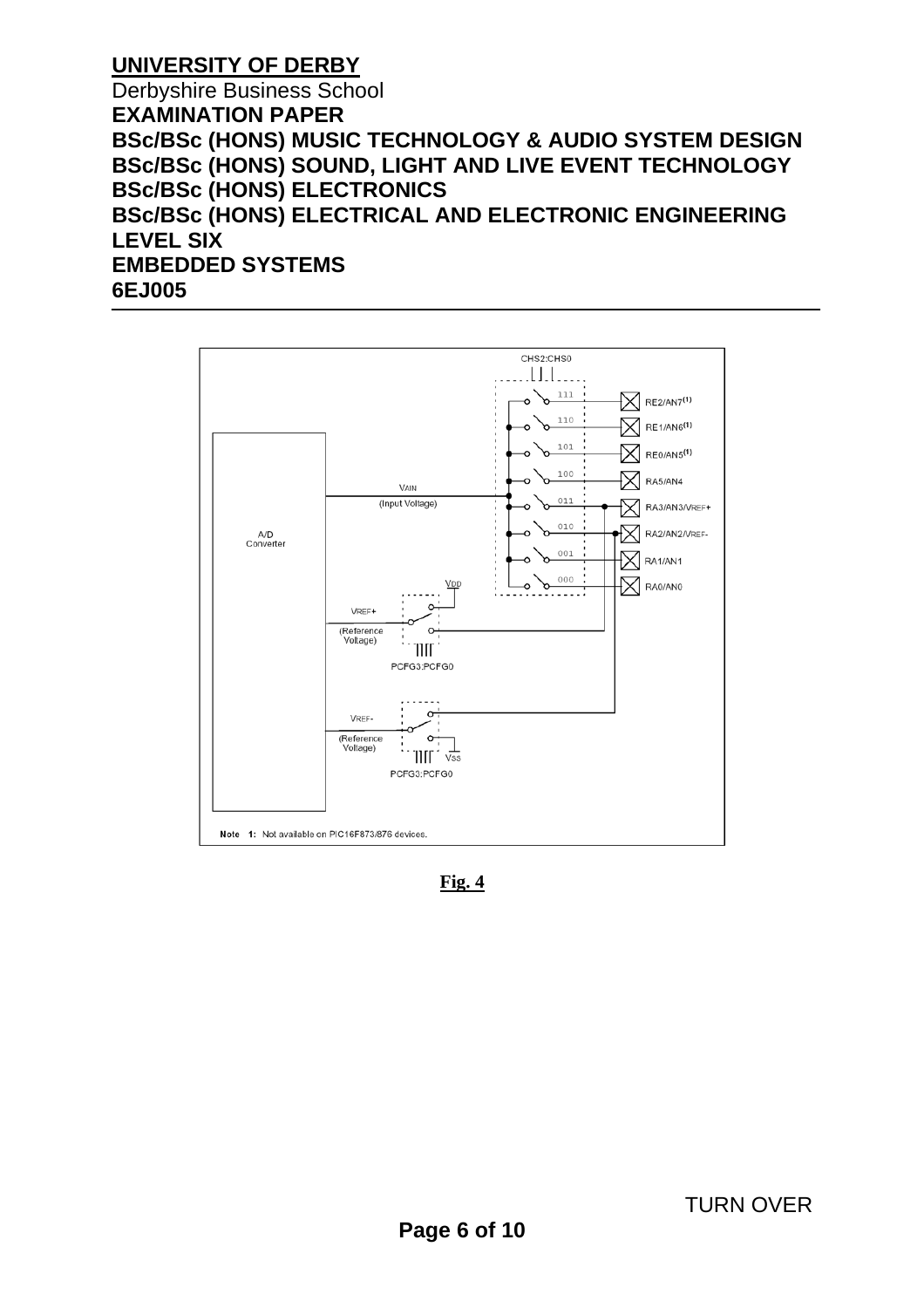#### Derbyshire Business School **EXAMINATION PAPER BSc/BSc (HONS) MUSIC TECHNOLOGY & AUDIO SYSTEM DESIGN BSc/BSc (HONS) SOUND, LIGHT AND LIVE EVENT TECHNOLOGY BSc/BSc (HONS) ELECTRONICS BSc/BSc (HONS) ELECTRICAL AND ELECTRONIC ENGINEERING LEVEL SIX EMBEDDED SYSTEMS 6EJ005**

| REGISTER 11-1: ADCON0 REGISTER (ADDRESS: 1Fh) |                                                                                                                                                                                                                                                                                                                         |       |                  |       |       |         |     |       |  |  |
|-----------------------------------------------|-------------------------------------------------------------------------------------------------------------------------------------------------------------------------------------------------------------------------------------------------------------------------------------------------------------------------|-------|------------------|-------|-------|---------|-----|-------|--|--|
|                                               | R/W-0                                                                                                                                                                                                                                                                                                                   | RM-0  | R/W-0            | R/W-0 | R/W-0 | R/W-0   | U-0 | R/W-0 |  |  |
|                                               | ADCS1                                                                                                                                                                                                                                                                                                                   | ADCS0 | CHS <sub>2</sub> | CHS1  | CHS0  | GO/DONE |     | ADON  |  |  |
|                                               | bit 7                                                                                                                                                                                                                                                                                                                   |       |                  |       |       |         |     | bit 0 |  |  |
| bit 7-6                                       | ADCS1: ADCS0: A/D Conversion Clock Select bits<br>$00 = F \cos \frac{D}{2}$<br>$01 = F \cos \theta$<br>$10 = F \cos \frac{32}{2}$<br>11 = Frc (clock derived from the internal A/D module RC oscillator)                                                                                                                |       |                  |       |       |         |     |       |  |  |
| bit 5-3                                       | CHS2: CHS0: Analog Channel Select bits<br>000 = channel 0. (RA0/AN0)<br>001 = channel 1, (RA1/AN1)<br>010 = channel 2, (RA2/AN2)<br>011 = channel 3, (RA3/AN3)<br>100 = channel 4, (RA5/AN4)<br>$101$ = channel 5, (RE0/AN5) <sup>(1)</sup><br>110 = channel 6, $(RE1/AN6)^{(1)}$<br>111 = channel 7, $(RE2/AN7)^{(1)}$ |       |                  |       |       |         |     |       |  |  |
| bit 2                                         | GO/DONE: A/D Conversion Status bit<br>If ADON = $1$ :<br>$1 = A/D$ conversion in progress (setting this bit starts the A/D conversion)<br>$0 = A/D$ conversion not in progress (this bit is automatically cleared by hardware when the $A/D$<br>conversion is complete)                                                 |       |                  |       |       |         |     |       |  |  |
| bit 1                                         | Unimplemented: Read as '0'                                                                                                                                                                                                                                                                                              |       |                  |       |       |         |     |       |  |  |
| bit 0                                         | ADON: A/D On bit<br>$1 = A/D$ converter module is operating<br>0 = A/D converter module is shut-off and consumes no operating current                                                                                                                                                                                   |       |                  |       |       |         |     |       |  |  |
|                                               | Note 1: These channels are not available on PIC16F873/876 devices.                                                                                                                                                                                                                                                      |       |                  |       |       |         |     |       |  |  |

| Legend:                      |                  |                                      |                    |
|------------------------------|------------------|--------------------------------------|--------------------|
| $\textsf{IR}$ = Readable bit | W = Writable bit | $U =$ Unimplemented bit, read as '0' |                    |
| l - n = Value at POR         | '1' = Bit is set | '0' = Bit is cleared                 | x = Bit is unknown |

#### **Fig. 5**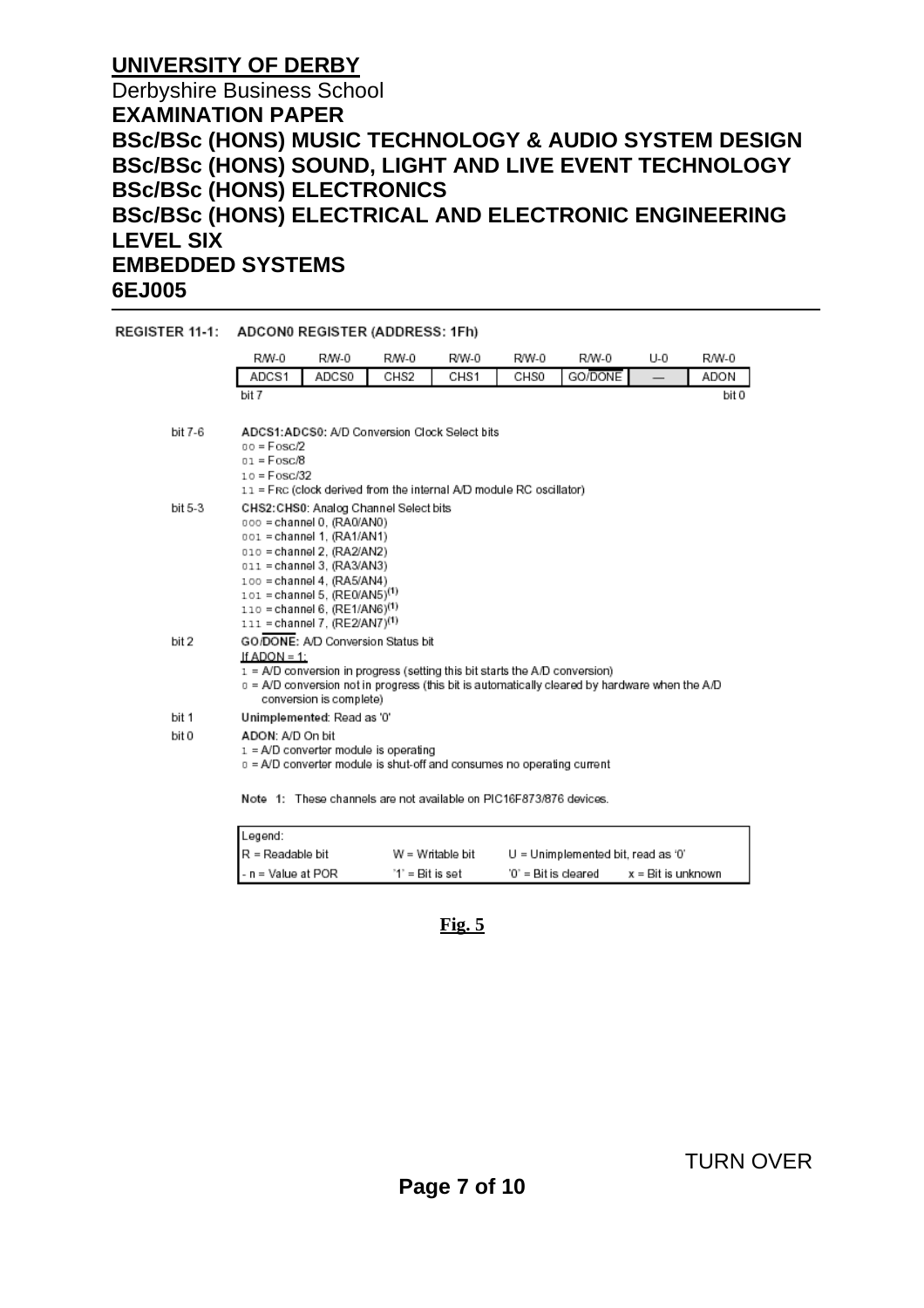#### **UNIVERSITY OF DERBY** Derbyshire Business School **EXAMINATION PAPER BSc/BSc (HONS) MUSIC TECHNOLOGY & AUDIO SYSTEM DESIGN BSc/BSc (HONS) SOUND, LIGHT AND LIVE EVENT TECHNOLOGY BSc/BSc (HONS) ELECTRONICS BSc/BSc (HONS) ELECTRICAL AND ELECTRONIC ENGINEERING LEVEL SIX EMBEDDED SYSTEMS 6EJ005**

3. i) Microwire, SPI (Serial Peripheral Interface), Inter-Integrated Circuit  $(I<sup>2</sup>C)$  and CAN bus are serial protocols. Describe briefly the principal characteristics and relative advantages of each, and their intended application. **20%** 

ii) It is desired to connect serially a PIC 16F873 microcontroller to a Microwire/SPI compatible Maxim 1282 analogue to digital converter (ADC).

The Synchronous Serial Port of the 16F873, configured in SPI mode, is shown in Fig. 6.

The pinout and timing diagrams of the ADC are shown in Figs. 7 and 8 respectively. To operate the ADC the |CS line is set low, and a byte of control data is first sent, which is clocked in through its DIN (Data In) line. This starts a conversion. With further serial clock pulses the ADC then transfers its output data (bits B11 to B0) via its DOUT (Data Out) line, as seen in Fig. 8.

With the aid of a clear diagram, indicate how interconnection should be made to implement the serial link required. All other interconnections can be omitted. Clearly explain your interconnections, and describe in broad terms how you would expect the serial port to be configured and used. **80%**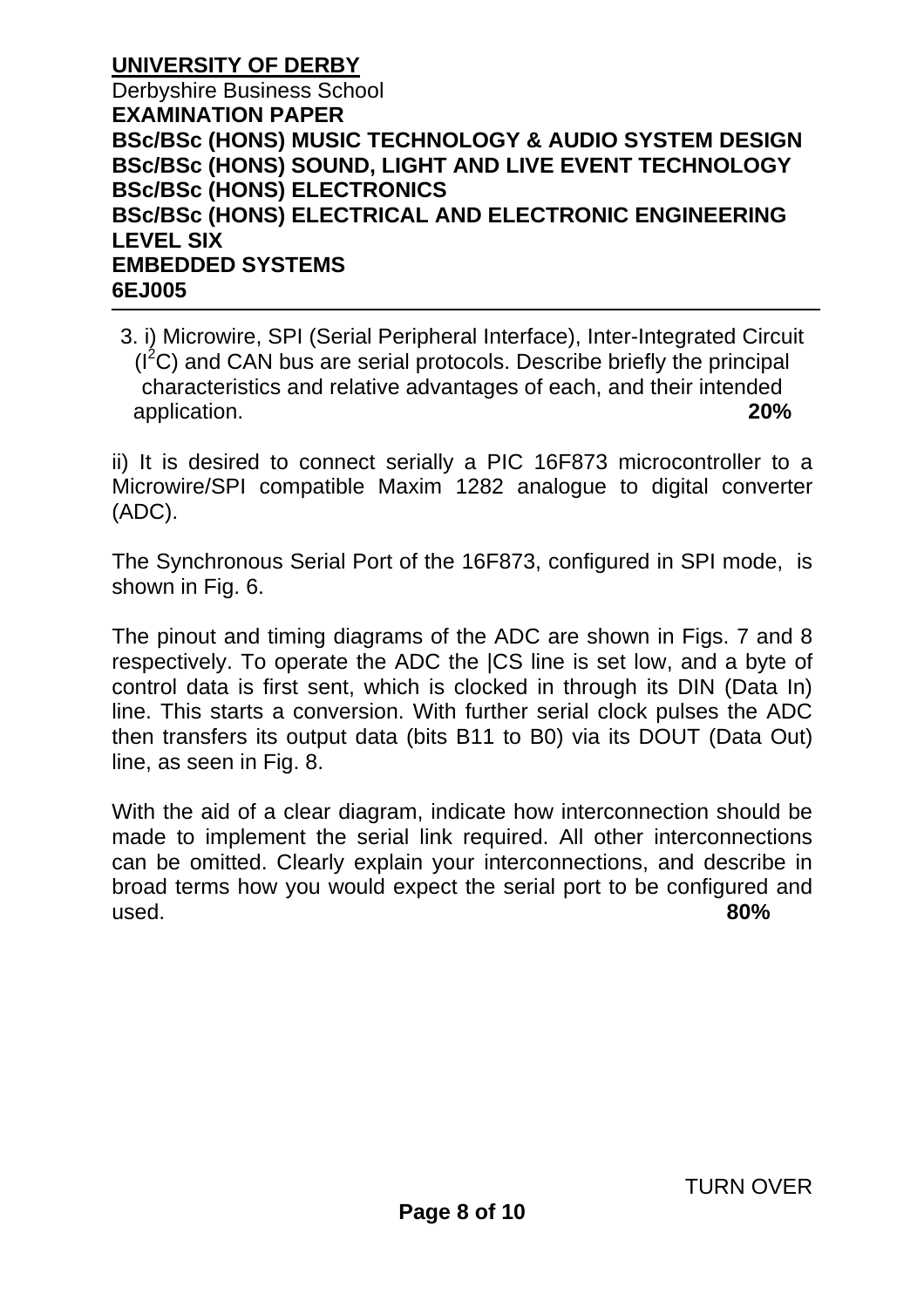Derbyshire Business School **EXAMINATION PAPER BSc/BSc (HONS) MUSIC TECHNOLOGY & AUDIO SYSTEM DESIGN BSc/BSc (HONS) SOUND, LIGHT AND LIVE EVENT TECHNOLOGY BSc/BSc (HONS) ELECTRONICS BSc/BSc (HONS) ELECTRICAL AND ELECTRONIC ENGINEERING LEVEL SIX EMBEDDED SYSTEMS 6EJ005**



**Fig. 6**